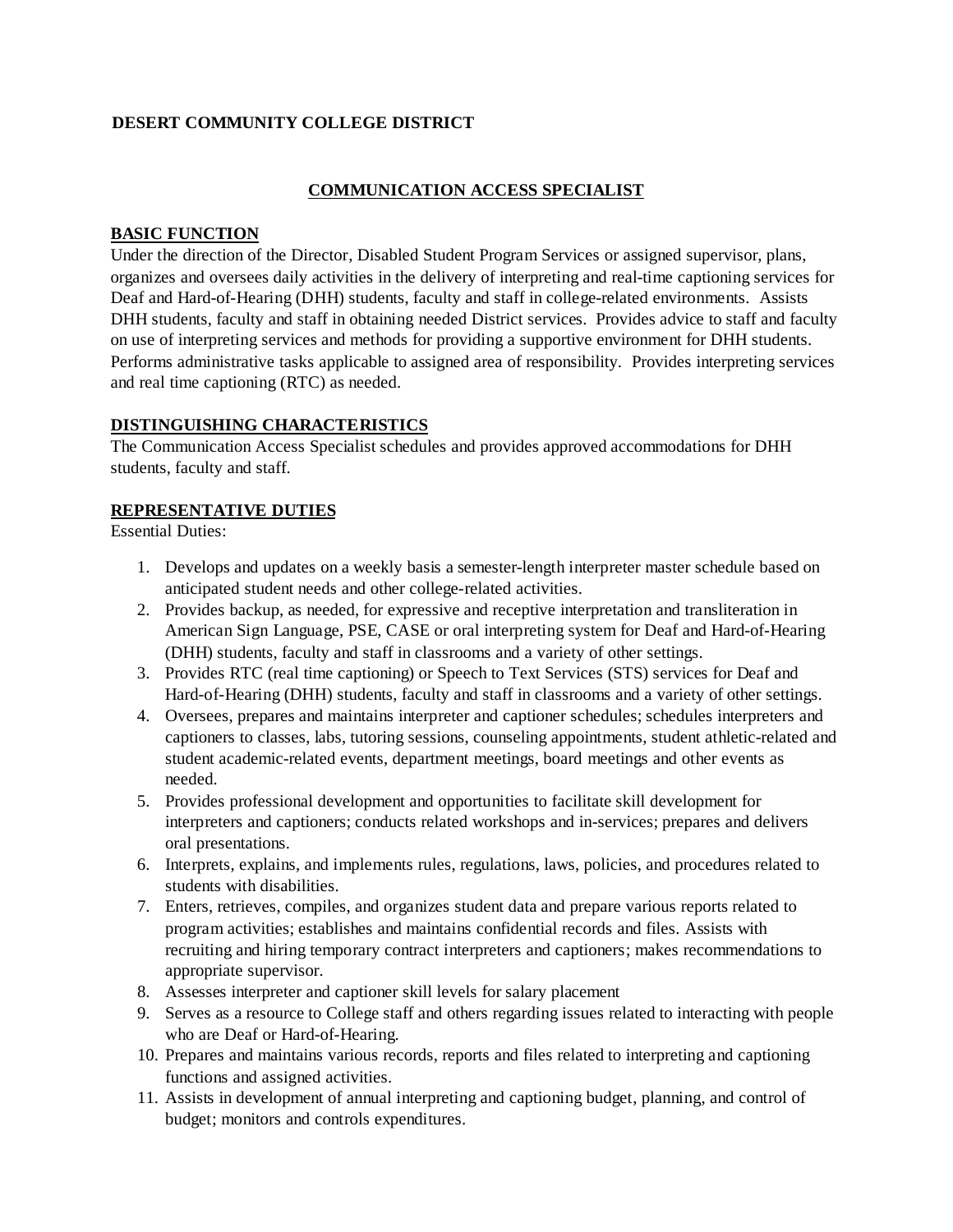- 12. Performs a variety of administrative tasks including maintaining records of students' interpreting preferences and their absences; records and tracks student absences for arranged interpreting services.
- 13. Communicates with outside agencies and vendors for additional interpreter resources when required to meet student, faculty, staff and District needs. serves as a resource/liaison with other agencies and other community services.
- 14. Monitors program performance and the success of current scheduling procedures and implements new policies and/or procedures as needed under the supervision of the Director, DSPS.
- 15. Meets and consults with appropriate IT staff regarding upgrades or purchasing of new captioning technology equipment to enhance service. Researches, evaluates, and recommends the purchase of current captioning technology equipment; add relevant subject matter vocabulary to the captionist dictionary.
- 16. Performs a variety of administrative support duties in relation to ASL interpreting and captioning. Creates guidelines and instructional materials for students, faculty and staff related to utilizing ASL interpreting and real-time captioning/speech to text in the classroom.
- 17. Stays current on evolving captioning technology, legal requirements and mandates. Follows Federal Communications Commission (FCC) guidelines for all multimedia.
- 18. Establish and maintain cooperative and effective working relationships with internal and external employees, and other community service agencies.

#### Other Duties:

19. Performs related duties as assigned.

## **KNOWLEDGE AND ABILITIES**

Knowledge of: American Sign Language, PSE, CASE and sign vocabulary used in an educational setting. Code of Ethics for Interpreters. Appropriate use of spoken and written English including spelling, vocabulary and grammar. The effect of deafness on language development in deaf and hard of hearing individuals. Learns and applies emerging technologies and advances (e.g., computer software applications) as necessary to perform duties in an efficient, organized, and timely manner. Correct English usage, grammar, spelling, punctuation and vocabulary. Oral and written communication skills. Principles of training and providing work direction. Interpersonal skills using tact, patience and courtesy. Record-keeping techniques. Analytical and problem-solving skills.

Ability to: Schedule approved accommodations such as sign and oral interpreters, assistive listening devices and RTC (real time captioning) services for deaf or hard of hearing students, instructors, faculty, staff, and others. Assist in interpreting and other support services to Deaf and Hard-of-Hearing individuals in a variety of settings in order to facilitate communication among peers, instructors, staff, and others. Prepare and maintain interpreter and captioner schedules. Provide training to interpreters and captioners. Interpret rapidly and accurately using oral and manual forms of communication in order to make verbatim or paraphrased translations. Convey abstract concepts and technical terminology in American Sign Language. Communicate effectively both orally and in writing. Understand bot h Deaf and hearing culture and how this impacts communication. Establish and maintain cooperative and effective working relationships with others. Understand and follow oral and written instructions. Prepare and maintain various records and reports.